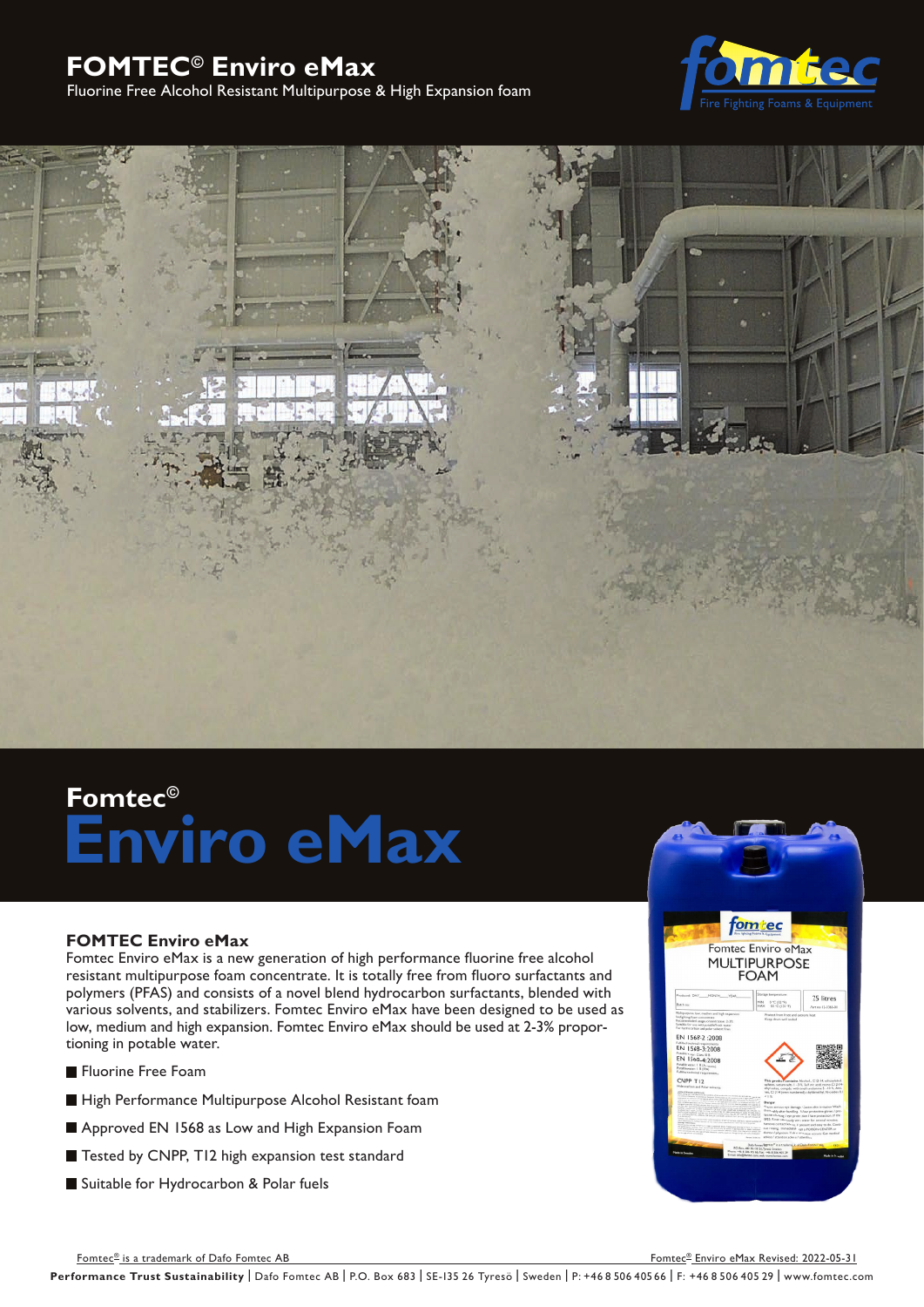

#### **APPLICATION**

Fomtec Enviro eMax is intended for use on class B hydrocarbon fuels such as oil, diesel, gasoline and aviation fuels, as well as polar fuels like acetone, isopropyl alcohol etc. Fomtec Enviro eMax can be used with all kinds on low, medium and high expansion devices.

Fomtec Enviro eMax is also effective against class A fires such as wood, paper, textiles etc at 0.5-1% proportioning. Typical applications are high expansion foam systems in warehouses, process areas, aircraft hangars or other applications where three-dimensional fire can occur.

Suitable for mobile firefighting by use of low expansion aspirating foam discharge devices such as foam branchpipes and monitors. Or in systems designed for use with the product based on recommended minimum applications rates, application duration and discharge devices.

#### **FIRE PERFORMANCE & FOAMING**

The fire performance of this product has been measured and documented according to "International Approvals" stated in this document. The foaming properties are depending on equipment used and other variables such as water and ambient temperatures. Average low expansion 8:1, average ¼ drainage time 9:30 minutes using UNI 86 test nozzle.

Used in Fomtec high expansion generators the below average values can be expected:

| Generator         | Expansion $@$ 4 bar |
|-------------------|---------------------|
| Fomtec Bele L     | 380:1               |
| Fomtec Bele S 400 | 550:1               |
| Fomtec Bele S 800 | 500:1               |

#### **EQUIPMENT**

Fomtec Enviro eMax can easily be proportioned at the correct dilution using conventional proportioning equipment. The equipment should be designed to the foam type. Fomtec Enviro eMax can be used with low, medium and high expansion foam generators.

#### **COMPATIBILITY**

Fomtec Enviro eMax is compatible potable water. It is compatible with foam compatible dry chemical powders as well as other expanded foam types. For mixability with other foam concentrates, please contact Fomtec. For material compatibility please refer to Fomtec Technical Advices FTA 20 addressing the topic.

#### **ENVIRONMENTAL**

Fomtec Enviro eMax is formulated using raw materials specially selected for their fire performance and their environmental profile. The product is totally free from fluorinated surfactants and polymers and other organohalogens, and therefore it does not contain any PFAS. The handling of spills of concentrate or

| <b>TYPICAL DATA</b>             |                                |
|---------------------------------|--------------------------------|
| Appearance                      | Clear yellowish liquid         |
| Specific gravity at 20°C        | $1,04 \pm 0.01$ g/ml           |
| Viscosity at 20°C               | $\leq$ 2500 mPas               |
| рH                              | $6, 5 - 8, 5$                  |
| Freezing point                  | $-8^{\circ}$ C                 |
| Recommended storage temperature | $-0^{\circ}$ C $-55^{\circ}$ C |
| Suspended sediment (v/v)        | Less than 0,2%                 |

foam solutions should however be undertaken according to local regulations. Normally sewage systems can dispose foam solution based on this type of foam concentrate, but local sewage operators should be consulted. Full details will be found in the Material Safety Datasheet (MSDS). For more detailed information please consult Fomtec Technical Advices FTA 40.

#### **STORAGE / SHELF LIFE**

Stored in original unbroken packaging the product will have a long shelf life. Shelf life in excess of 10 years will be found in temperate climates. As with all foams, shelf life will be dependent on storage temperatures and conditions. For storage recommendations and material compatibility please refer to our Fomtec Technical Advices FTA 10 addressing the topic.

#### **INSPECTION/TESTING/ MAINTENANCE**

The foam concentrate should be tested annually. The testing should be made by a suitable laboratory for analysis of foam concentrates and should measure: pH, specific gravity, expansion, drainage time. Storage containers should be inspected and reevaluated for the suitability of the storage location in regard to temperature fluctuations (temperature should be as stable as possible). Exposure to direct sunlight should be avoided.

#### **PACKAGING**

We supply this product in 25 litre cans and 200 litre drums. We can also ship in 1000 litre containers or in bulk.

| Litres per piece | Packaging       | Part no          |
|------------------|-----------------|------------------|
| 25 litres        | Can             | $12 - 3365 - 01$ |
| 200 litres       | Drum            | $12 - 3365 - 02$ |
| 1000 litres      | Container       | 12-3365-04       |
| <b>Bulk</b>      | Special request | $12 - 3365 - xx$ |

#### **APPROVALS**

- EN 1568 part 2 pass
- EN 1568 part 3 Class 3B potable water
- EN 1568 part 4 Class 1B, IPA/Acetone potable water
- CNPP T12

Fomtec® is a trademark of Dafo Fomtec AB

Fomtec® Enviro eMax Revised: 2022-05-31

Performance Trust Sustainability | Dafo Fomtec AB | P.O. Box 683 | SE-135 26 Tyresö | Sweden | P: +46 8 506 405 66 | F: +46 8 506 405 29 | www.fomtec.com